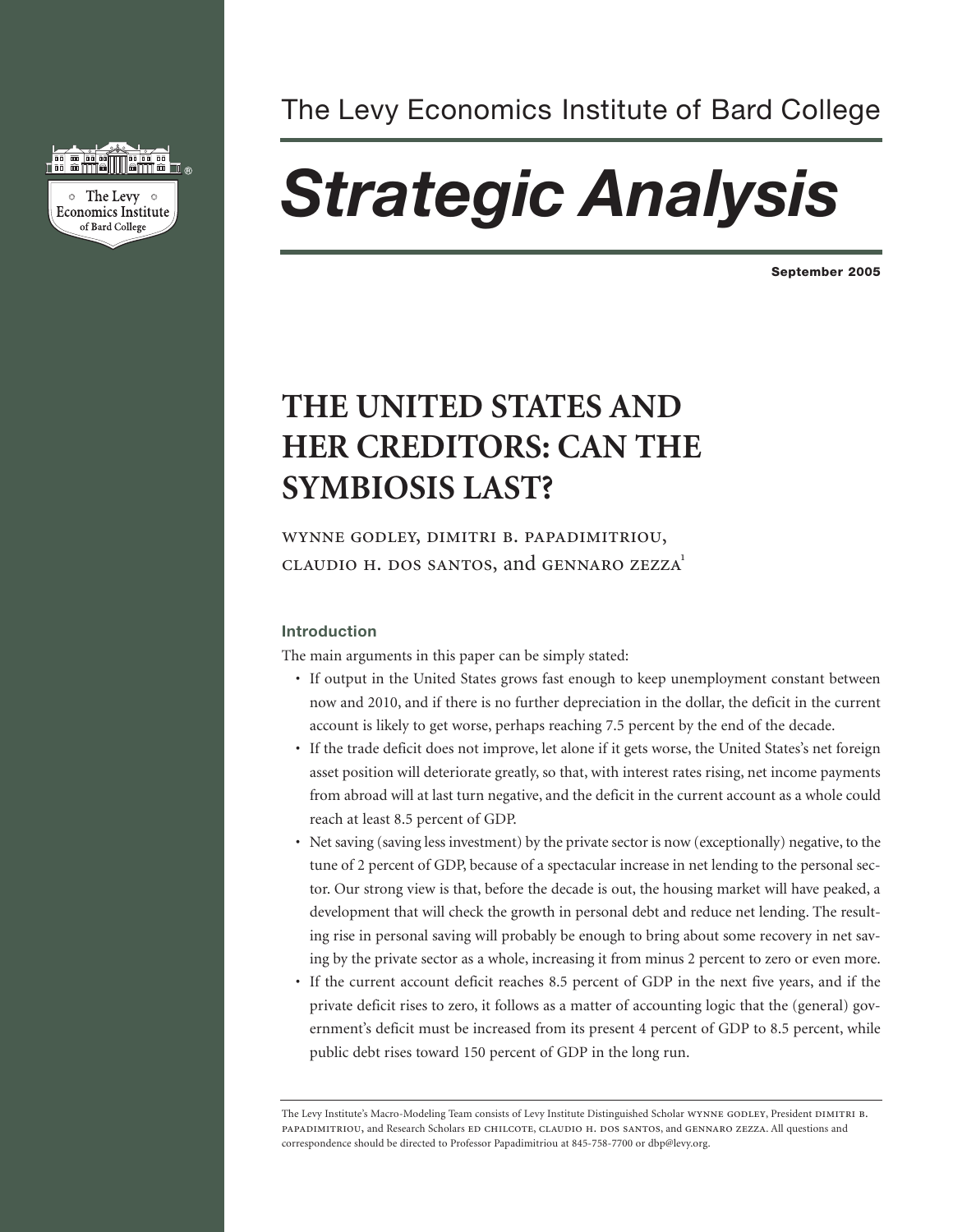- *If nothing happens to improve net export demand and if the U.S. government is unwilling to apply this huge fiscal stimulus, the U.S. economy will enter a period of stubborn deficiency in aggregate demand with serious disinflationary consequences at home and abroad.*
- If the dollar's real rate of exchange were soon to fall by about 25 percent, adequate growth in the United States might be sustained, with declining deficits both in the budget and in the current account balance, so long as domestic demand was substantially curtailed by restrictive fiscal measures while overseas demand was increased by an accompanying fiscal expansion. But the real exchange rate has not moved decisively during the last seven years, and, so long as China and some other Asian countries continue to accumulate reserves on the same huge scale, it is unclear that the needed devaluation will occur.
- Protection directed selectively against countries with large trade surpluses against the United States—China, in particular—would not solve the problem and would be a very retrograde step in terms of global trading arrangements. If there must be protection (which we are not recommending), the U.S. government might prefer to follow the principles laid down in the World Trade Organization's (WTO) Article 12.
- A resolution of the strategic problems now facing the U.S. and world economies can probably be achieved only via an international agreement that would change the international pattern of aggregate demand, combined with a change in relative prices. Together, these measures would ensure that trade is generally balanced at full employment.*But there is no immediate pressure to bring such a change about because of the "symbiosis" to which our title refers.* The short-term advantage of the present situation to the United States is that she is consuming 6 percent more goods and services than she produces, with high employment, low interest rates, and low inflation. The advantage to Japan and Europe is that their exports to the United States have helped fuel their mild aggregate demand growth, while China and other East Asian countries are building a mighty industrial machine by exporting growing quantities of manufactures and simultaneously accumulating a huge stock of liquid assets. This syndrome brings the word "mercantilism"2 to mind, with U.S. securities acting as the modern equivalent of gold. Those hoping for a market solution may be chasing a mirage.

## **The Conceptual Framework**

A well-known accounting identity says that the current account balance is equal, by definition, to the gap between national saving and investment. (The current account balance is exports minus imports, plus net flows of certain types of cross-border income.) All too often, the conclusion is drawn that a current account deficit can be cured by raising national saving—and therefore that the government should cut its budget deficit. This conclusion is illegitimate, because any improvement in the current account balance would only come about if the fiscal restriction caused a recession. But in any case, the balance between saving and investment in the economy as a whole is not a satisfactory operational concept because it aggregates two sectors (government and private) that are separately motivated and behave in entirely different ways. We prefer to use the accounting identity (tautology) that divides the economy into three sectors rather than two—the current account balance, the general government's budget deficit, and the private sector's surplus of disposable income over expenditure (net saving)—as a tool to bring coherence to the discussion of strategic issues.<sup>3</sup> It is hardly necessary to add that little or nothing can be learned from these financial balances measured ex post until we know a great deal more about what else has happened in the economy—in particular, how the level of output has changed.

# **The Story So Far**

Figure 1 shows how the three financial balances have moved since  $1960<sup>4</sup>$ . The top line describes the general government's budget (expressed as a proportion of GDP) written as a deficit, the bottom line shows the current account balance written as a (negative) surplus, and the intermediate line describes the net saving of the private sector. The signs are as they are because a budget *deficit* and a current account *surplus* both create net saving (and net financial assets) for the private sector; thus, net saving by the private sector is easily seen as the sum of the government deficit and the (negative) current account surplus. The 45-year period is shown to illustrate how, until recently, all three balances fluctuated within fairly narrow bounds and also to emphasize how their movement since 1992 has been completely different from anything that has happened before.

The period since 1992 may be divided into three phases. The years 1992–2001 gave us the "Goldilocks" economy. But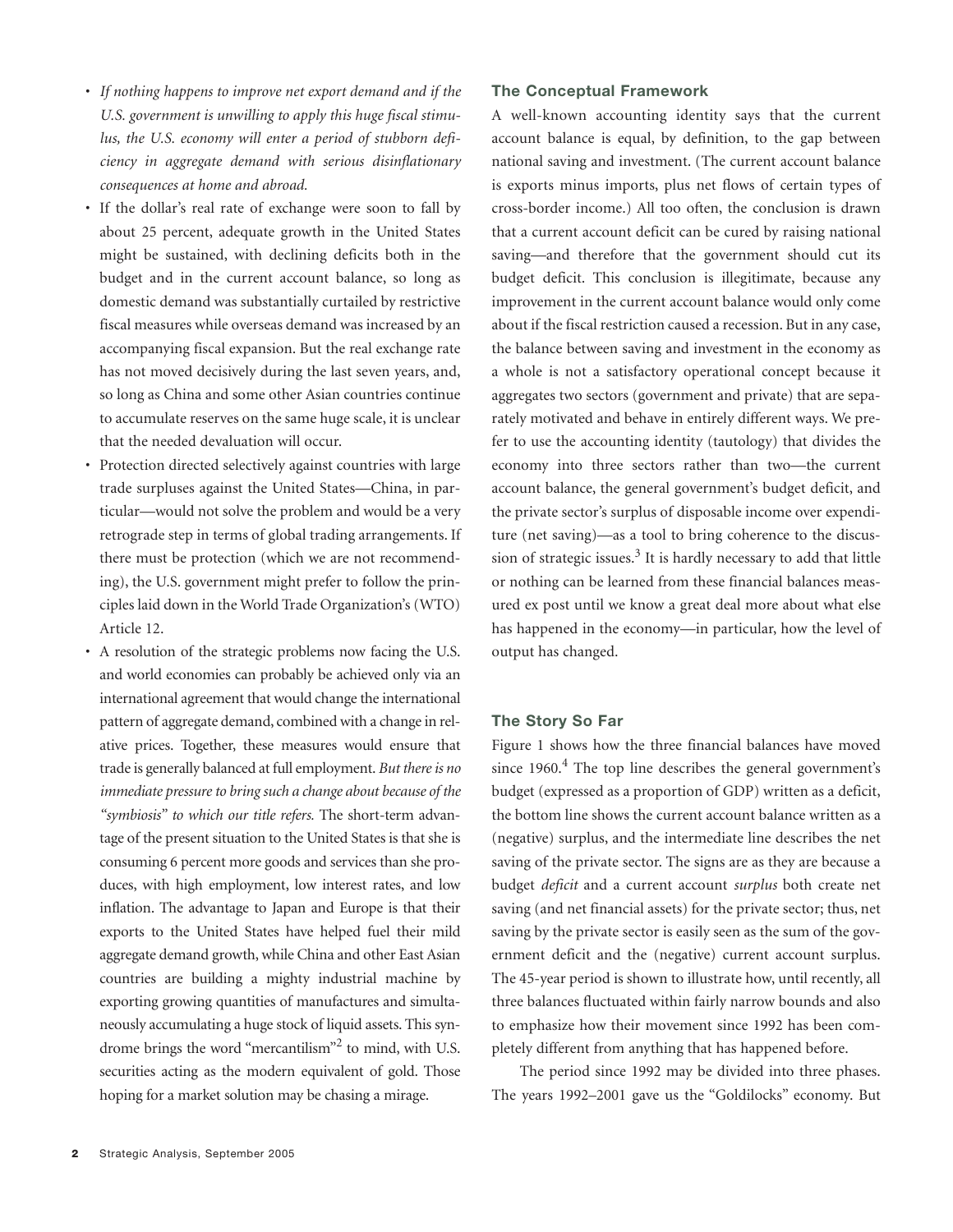**Figure 1 Main Sector Balances, Historical**



*Sources:* BEA and authors' calculations

throughout Goldilocks, the budget surplus and the current account deficit were both subtracting purchasing power from the economy at growing rates, implying that the expansion was entirely caused by a huge rise in private expenditure relative to income, which drove net saving into deficit on an unprecedented scale. It should have been obvious at the time that this configuration of impulses was unsustainable. In the second period, 2001–2002, private net saving rose sharply. There was also a small recession, which would have been very much larger had not a significant relaxation of fiscal policy driven the budget into deep deficit. Since 2002, there has been a renewed expansion. The current account deficit has continued to grow, and the budget deficit has decreased somewhat, so there has once again been a rise in private expenditure relative to income, which has driven private net saving deeply into negative territory once again.

It has only been since the imbalances became so very large and intractable, roughly during the last two years, that the United States's strategic problems have spawned a large number of academic papers. We shall discuss various contributions to this literature seriatim, but it seems fair to say that none of the mainstream authors have informed their work with a model, formal or informal, in which all the major components of the economy are seen as a fully interdependent system evolving through time, thereby providing a framework within which a range of strategic policy options can be evaluated.<sup>5</sup>

Yet the evolution of the U.S. economy and the likely emergence of these imbalances in the absence of good policies were both foreseen in elaborate detail in a series of papers published contemporaneously by The Levy Economics Institute. For instance, in mid-2001, well before recession had been officially declared, the Institute published a paper that suggested:

The U.S. economy is probably now in recession, and a prolonged period of subnormal growth and rising unemployment is likely unless there is another round of policy changes. A further relaxation of fiscal policy will probably be needed, but if a satisfactory rate of growth is to be sustained, this will have to be complemented by measures that raise U.S. exports relative to imports....

. . . If GDP were to grow fast enough to maintain full employment, and if the dollar remained at its present parity, the deficit in the current balance of payments would probably rise to about 6 percent of GDP in 2006. With a zero private balance and a 6 percent balance of payments deficit, there would, by the rules of accounting logic, have to be a general government deficit equal to 6 percent of GDP. As the CBO [Congressional Budget Office] is predicting a budget surplus of almost 2 percent of GDP based on the same output and inflation assumptions, the startling implication is that to make our story come true, there would have to be a further fiscal relaxation equal to 8 percent of GDP in 2006—roughly \$700 billion at today's values. The famous twin deficits last seen in the 1980s would have returned with a vengeance!...

But while a fiscal expansion on the scale mentioned in the previous paragraph might indeed secure full employment over the next five years, this by itself would not come close to achieving balanced and therefore sustainable growth. This is because a huge fiscal expansion on its own would have as its counterpart a catastrophic deterioration in the United States's current balance of payments (and net foreign asset position) between now and 2006—with no presumption that the deterioration would not continue indefinitely into the future. (Godley and Izurieta 2001)

This passage, though obviously imperfect, gives a reasonably good idea of what was in store. There was indeed a recession, and a huge additional fiscal expansion was indeed required to get the economy moving again. The budget deficit is now (mid-2005) around 4 percent of GDP compared with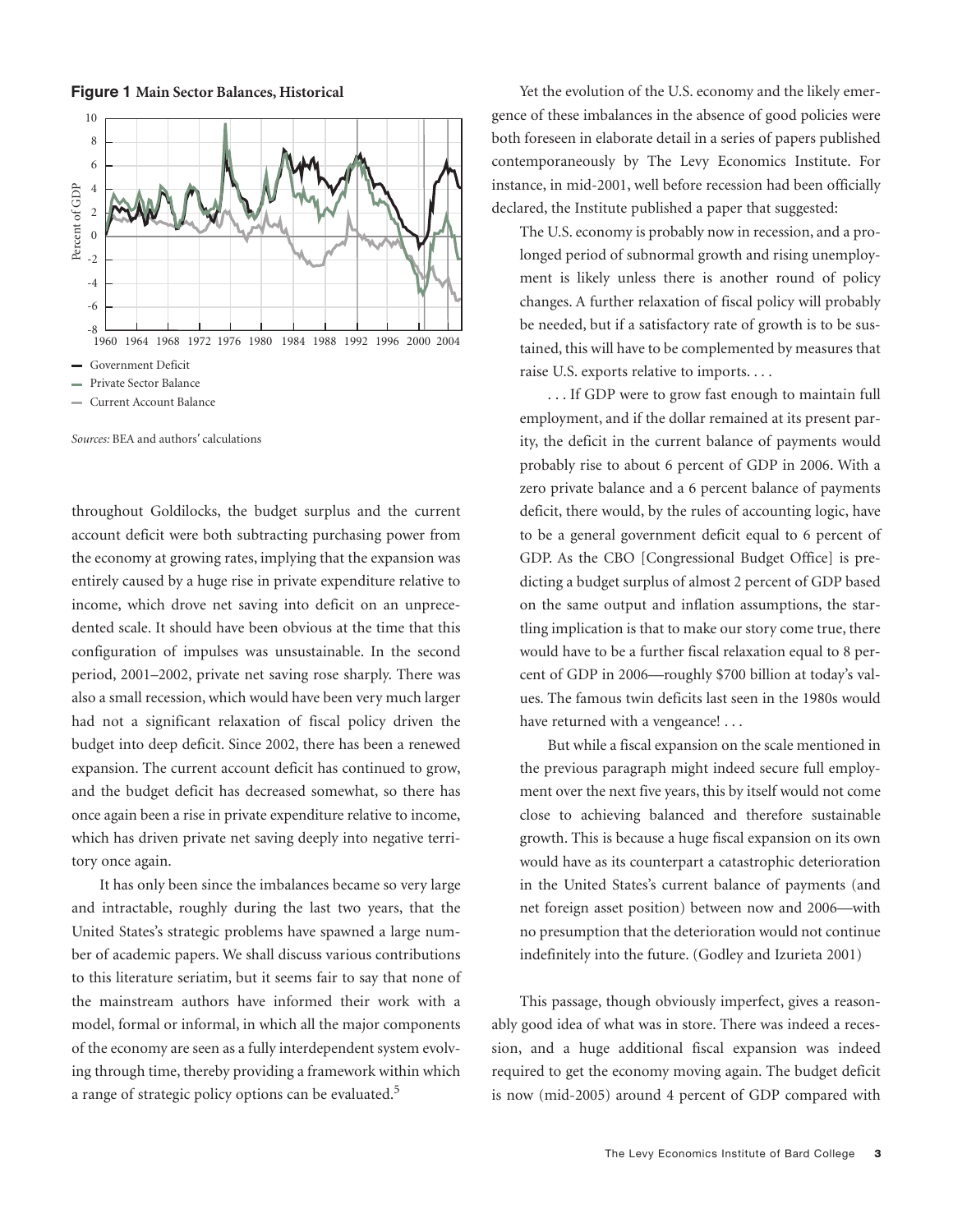the surplus equal to 2 percent of GDP that the CBO forecast for 2005 in 2001—a forecast that was based on the assumption that output would grow at an average rate of 3.3 percent per annum, which is quite close to what actually happened.<sup>6</sup> It is therefore fair to conclude that there has been a fiscal expansion, compared with what was then the government's policy, equal to about 6 percent of GDP; this amount is less than the 8 percent which we conditionally predicted four years ago, but still extremely large. Furthermore, we forecast a deficit in the current account balance equal to 6 percent of GDP in 2006 on the assumption that fiscal policy alone was used to expand the economy—in the absence, that is, of policies to increase net export demand. It was our major conclusion that market forces would probably not be sufficient to correct the imbalances by themselves, and that a new kind of global cooperation would eventually be required.

# **Strategic Issues in the Medium-Term Future**

The present analysis starts, as usual, with a baseline projection of the three financial balances based on the assumption (not a forecast) that the economy will grow at an average rate of 3.3 percent per annum between 2005 and 2010. See Figure 2. This growth rate is believed to be one at which official unemployment neither rises nor falls, and it corresponds reasonably well with estimates made in the *Economic Report of the President* (ERP; Council of Economic Advisers 2005) and the January report of the CBO. Our immediate purpose is to make projections of the current account balance and of private net saving in order to explore what has to happen to fiscal policy if growth at that rate is to be achieved. These projections are not to be interpreted as year-by-year forecasts but as medium-term tendencies. The following sections discuss the assumptions on which the baseline projection is based.

# **The Balance of Trade**

Our projection that the trade deficit will continue to rise slowly if there is no further devaluation and if output rises fast enough to keep unemployment constant seems uncontroversial. As Figure 3 shows, the long-term trend in the balance of non-oil trade has been adverse almost continuously during the last 25 years. The major fluctuations that occurred in the 1980s are reasonably well explained, using the equations in our model, by the

#### **Figure 2 Baseline. Main Sector Balances**



*Sources:* BEA and authors' calculations



**Figure 3 Trade Balance and Current Account Balance**

*Sources:* BEA and authors' calculations

fluctuations in output and also by the (violent) fluctuations in the real exchange rate that occurred at that time.

The real exchange rate has not changed decisively since 1998, while the current account deficit has risen in a striking way. There was an increase in the value of the dollar of about 10 percent between 1998 and 2002, and there was a slightly larger proportionate fall during the last three years. This recent fall in the exchange rate seems, rather surprisingly, to have had no effect on import prices, and this may in part explain why imports have continued to rise so fast. Equally surprising, the fall in the exchange rate appears to have had no effect on the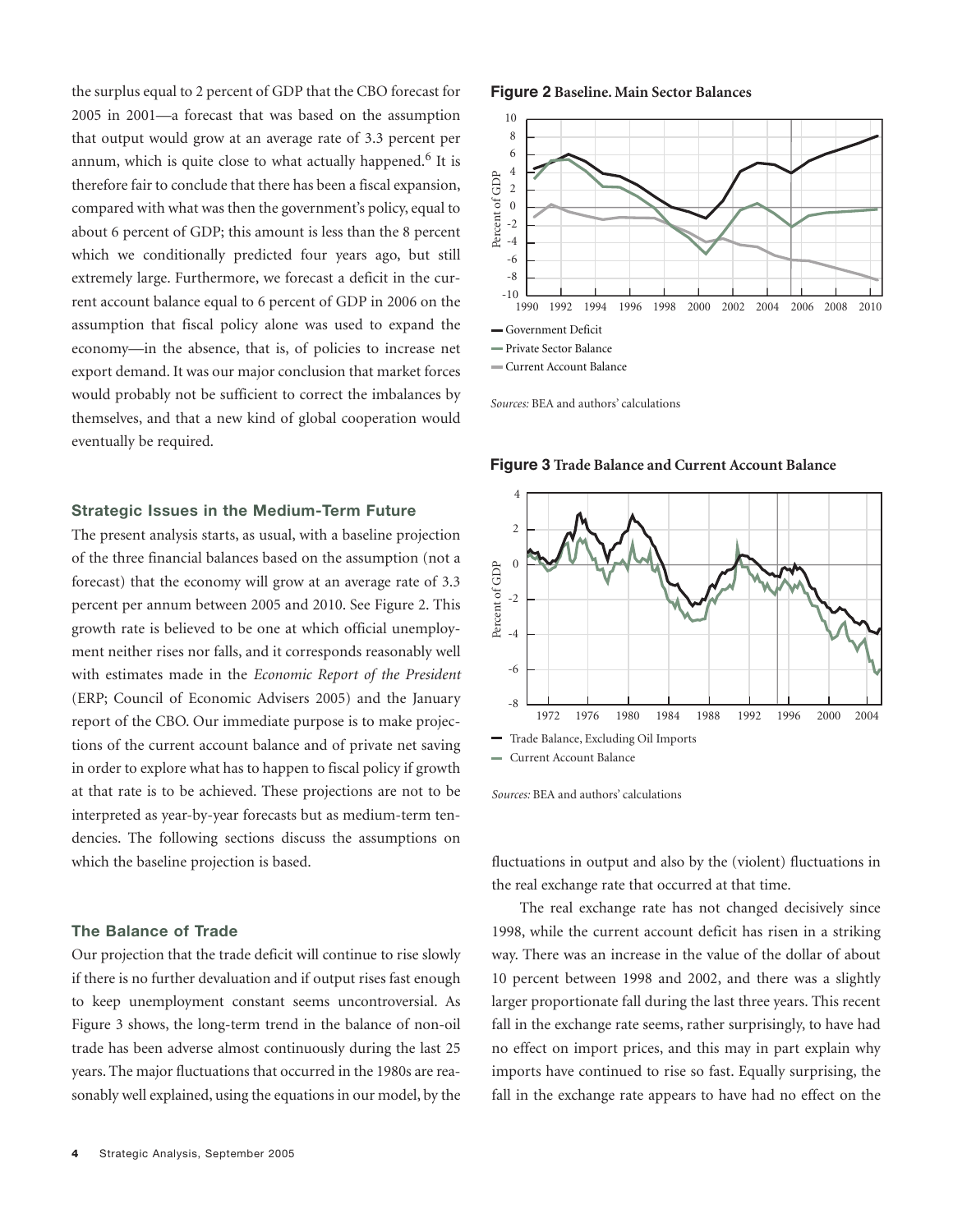dollar price of exports, implying that there has been a significant fall in export prices denominated in foreign currency and this may be the reason why exports in the first half of 2005 have performed fairly well. Yet a one-time fall in relative export prices will probably do nothing more than raise the level of exports without affecting their long-run growth rate.

Our projection is based on simulations using standard econometric specifications. We have assumed that world output7 will grow at 3.2 percent in 2005 and slightly faster in the following years. Our results amount to a reassertion of the remorseless adverse trends identified long ago in the famous study by Houthakker and Magee (1969). As many people have noted, the value of imports now exceeds that of exports by about 60 percent. If imports continue to rise by 8 percent per annum, and if the terms of trade do not change, the volume of exports would have to rise considerably faster than in the past, by 12.5 percent per annum sustained over the whole five-year period, just to keep the non-oil balance of trade from deteriorating further.

The rise in the price of oil over the past year has added \$60 billion at an annual rate to the value of imports. We have assumed in the medium term the oil price will fall back to its spring 2005 level, but recognize the likely possibility (especially in view of the recent upward price movement due to Hurricane Katrina) that there will be a further large rise by 2010, in which case the deficit in the balance of trade could rise much higher than the 7.5 percent of GDP we have assumed.

# **International Investment and Foreign Income Flows**

It has been a baffling feature of the current account balance figures that, while foreign liabilities exceed assets by about 2.1 trillion, the net flow of investment income has remained obstinately positive. Matters were not clarified by a long series of revisions to the statistics (both stock and flows), nearly always in a favorable direction, and the very latest figures are no exception. It now appears that, despite a cumulative current account deficit equal to 14.5 percent of GDP, the negative asset position of the United States at the end of 2004 was virtually unchanged compared with 2001 because of price and exchange rate changes. Figure 4 shows the recent path of the total net asset position, split between direct investments valued at market prices and other (financial) investments. The net stock of

#### **Figure 4 Asset Position of the United States**



*Sources:* BEA and authors' calculations



**Figure 5 Net Income Flows from Abroad**

*Sources:* BEA and authors' calculations

direct investment has been close to zero through the last 20 years, implying, as the figure shows, that almost all of the deterioration in the net asset position has taken the form of financial investment.

Figure 5 shows the net income associated with each kind of (net) investment, revealing that the growing outflow generated by financial investment was almost exactly matched by a growing inflow from direct investment. Figures 6 and 7 show the quasi interest rates earned on each broad type of asset or liability, obtained crudely by dividing each flow by the relevant stock lagged one period. Figure 7 also shows the three-month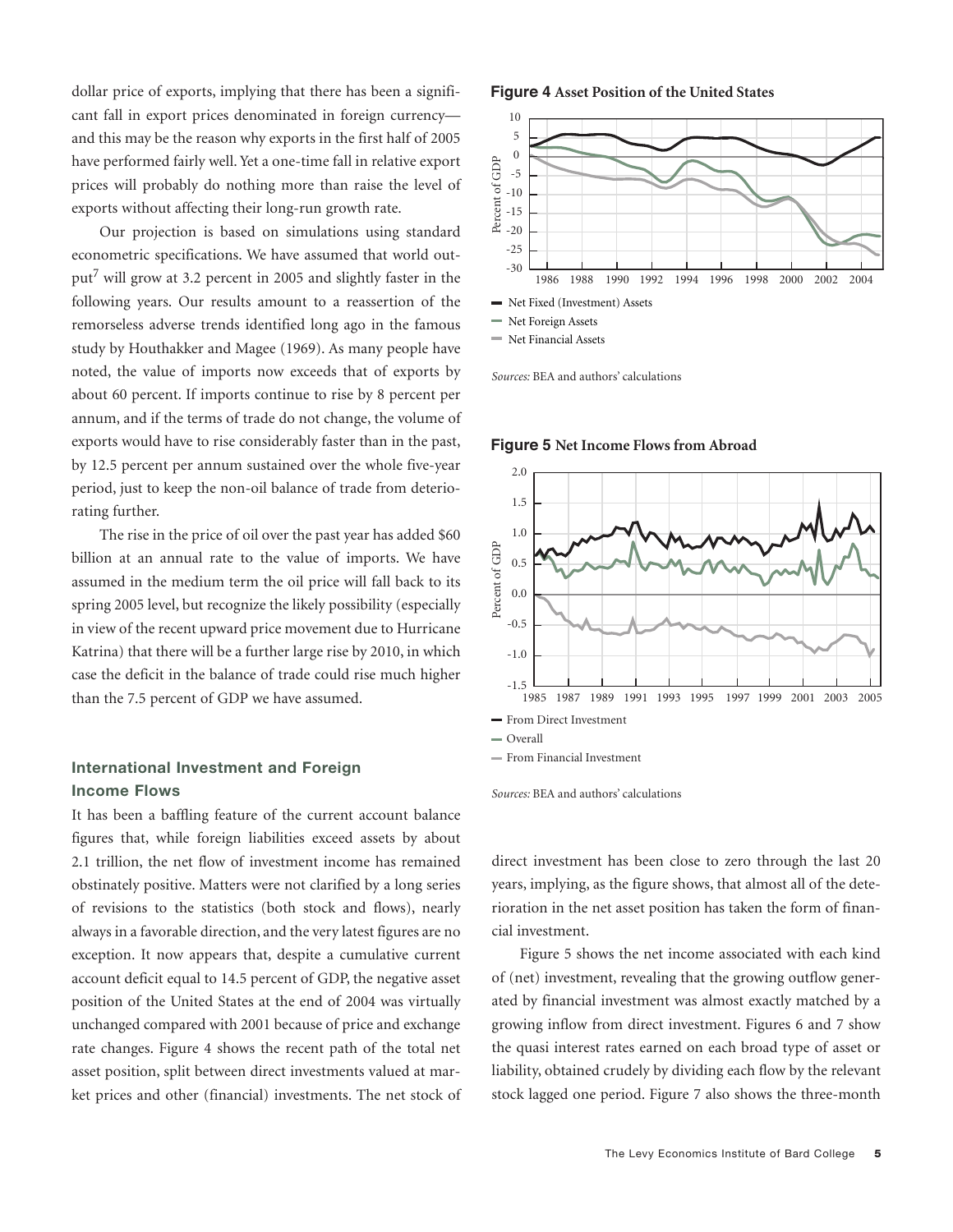**Figure 6 Implicit Return on Direct Investment**



*Sources:* BEA and authors' calculations





Treasury bill rate. As Figure 6 shows, the rate of return on direct investment abroad has been much higher than that on direct investment in the United States, although new and revised figures for the latter, in contrast to what was previously reported, have been rising significantly. The case is entirely different for financial investment, shown in Figure 7. Inward investment has consistently earned a *higher* rate of return than outward investment, and both have tracked the three-month Treasury bill rate quite closely.

For the future, as we assume no change in the exchange rate in the baseline projection, we project a constant net stock of direct investment, implying a continued deterioration in the net stock of financial assets equal each year to the current account deficit. These assumptions, taken together, imply that the total net stock of assets falls to minus 30 percent of GDP in 2010. And according to this (admittedly crude) analysis, the net income flow will deteriorate perceptibly, at last turning from positive to negative by enough to take the overall deficit in the current account to about 8.5 percent of GDP by the end of the decade.

# **Net Saving by the Private Sector**

In the second quarter of 2005, private net saving was minus 2 percent, as shown in Figure 1 at the beginning of this paper. As private net saving was almost always positive before the mid-1990s, we start with a general presumption that over the next five years it will revert toward its historic mean to some degree. This presumption is justified by consideration of the recent movement of net lending to, and net saving by, the personal sector.

Figure 8 shows net lending to the personal sector (as a percent of disposable income) since 1960, together with total net saving, scaled in the same way. The two series have a clear, if irregular, inverse relationship. Until the early 1990s, the cycles had an average duration of about five years, and neither series departed for long from plus or minus 4 percent relative to its long-run mean. But the path of both series since 1992 has been vastly different from anything previously experienced. Net lending has risen rapidly while net saving has fallen rapidly, in each case to record (positive and negative) levels. Net lending is now at least 6 percent above its long-term mean, while net saving is at least 8 percent below its own mean.

The relationship between debt and lending (the change in debt) has given rise to so much confusion that it is worth digressing to spell out the interrelationships involved. Figure 9 shows (using the left-hand scale) the history of net lending to the personal sector as a proportion of disposable income since 1975. It also shows the debt itself (using the right-hand scale) as a proportion of disposable income. The crucial point is that an absolute fall in the lending ratio (i.e., net lending as a percent of income) may be quite consistent with a continuing rise in the debt/income ratio. $8$  As the figure shows, this is what happened on a grand scale from 1984 through 1990. At that time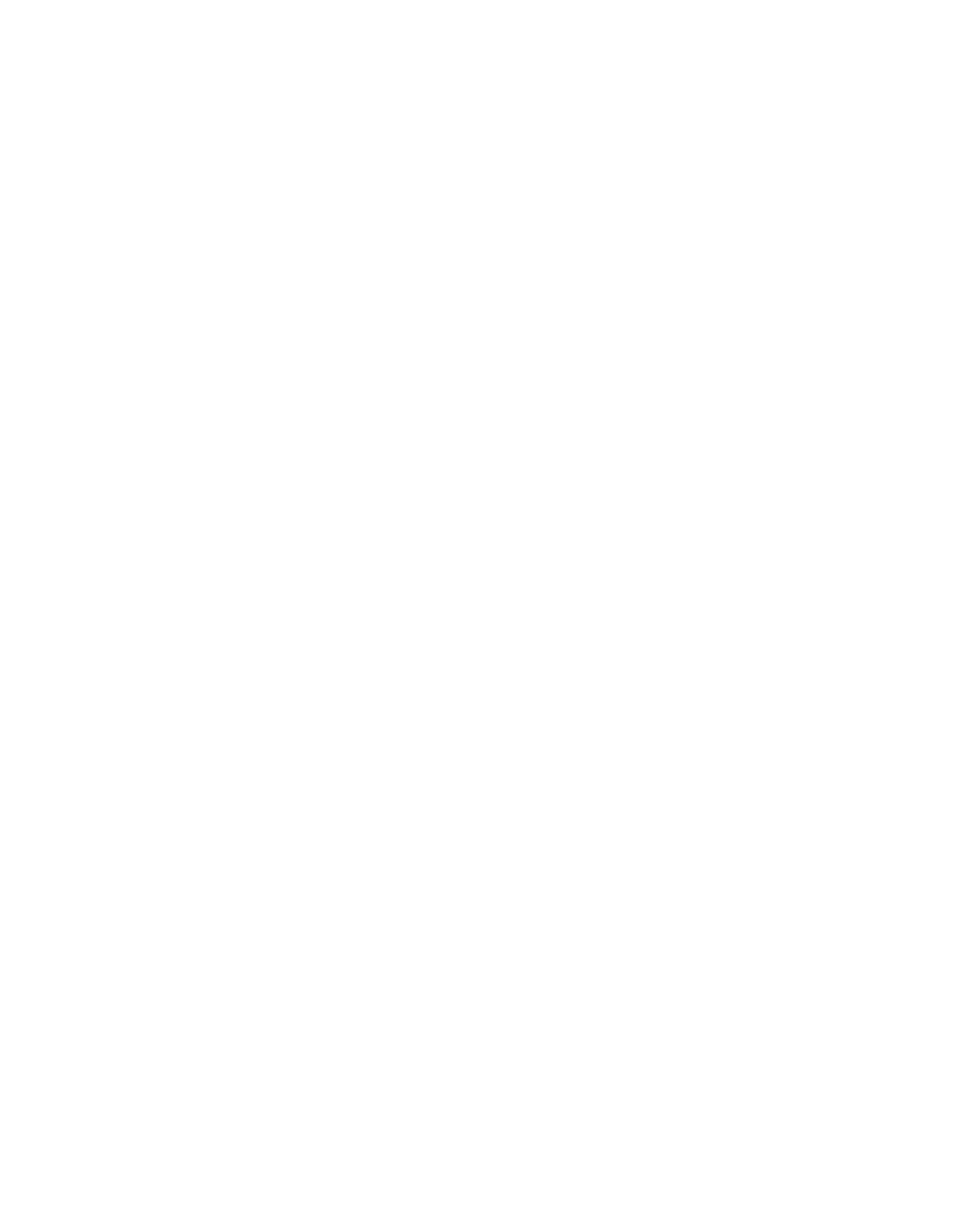cue. At the latest count, net saving by the corporate sector is not far from its long-run average. It is recognized that if there is a sustained rise in total output between now and 2010, as we assume in the baseline projection, corporate investment would probably recover, a development that could drive corporate net saving into deficit once again.

We take the view that the prospective rise in net saving by the personal sector from its present extraordinarily low level will be large enough to ensure that net saving by the private sector as a whole, which is now about 4.5 percent below its long-run average, will rise by at least 2 percent over the next five years and possibly by much more.

# **Implications for Fiscal Policy**

As pointed out at the beginning of this analysis, if the current account balance reaches 8.5 percent of GDP, and if private net saving is zero, it follows by accounting identity that the general government deficit must rise to 8.5 percent of GDP. While this conclusion has been reached by logical inference, it has a very clear economic meaning. One imagines a situation in which aggregate demand is being rapidly depleted at an increasing rate by higher saving and a negative current account balance. If there is to be an adequate growth in aggregate demand, this hemorrhage needs to be offset by increasing transfusions in the form of net income generated by the government.

If aggregate demand and output are not stimulated in this way, the postulated trends in personal saving and net export demand are likely to inaugurate a period of growth recession, which could be aggravated by feedback effects, for instance from asset markets, including the housing market; from investment; and indeed from the rest of the world. As the current account deficit would tend to improve under these circumstances, the emphasis in the public discussion could well shift away from whether and how the current account could be improved to how the putative stagnation could be cured. But there is only one way in which stagnation could be avoided (if a huge rise in the budget deficit is ruled out of order): a sustained increase in net export demand (which means that exports have to rise relative to import penetration).

## **How Can Net Export Demand Be Improved?**

The classic way to improve net export demand is via the price mechanism. In the literature that has grown up around the global imbalance problem, some authors (e.g., Obstfeld and Rogoff 2005) try to infer the scale of the relative price change that is necessary if the U.S. deficit is to be reduced to manageable proportions, but they do not explain how that change is to be brought about. Fred Bergsten (2005) speaks with two voices. On the one hand he claims, rather as though this is something to be feared, that "it is only a matter of time until the dollar falls by another 20 percent or so and adjustments are forced on deficit and surplus countries." But he also says, "Pre-emptive measures are needed to head off [the] risk [of protectionism]. . . . The most important is for China to revalue by a meaningful amount, using its large budget surplus to stimulate domestic growth." This seems to be an admission that the needed revaluations will not occur naturally in a timely fashion. Paul Krugman (2005) warns, in our view correctly, that the coming fall in credit-financed personal expenditure relative to income will drive the economy into recession but he has nothing to say about how this can only be avoided by somehow increasing net export demand.

There are other commentators (e.g., Blanchard et al. 2005, p. 3) who "develop a simple portfolio model of exchange rate and current account determination and use it to interpret the past and explore the future." But it is doubtful whether (more or less conventional) portfolio models of exchange rate determination are relevant at the present time because they depend on the assumption that the market players are all individual maximizing agents; so, the argument goes, if the share of assets issued by the United States in the world stock of internationally traded assets rises, as must happen if the country runs a large deficit, then the price of those assets must be progressively forced down. One objection to this line of argument is the brute fact that the dollar has not depreciated (significantly) during the last seven years. A more powerful objection is that the most important market players are not maximizing individual agents at all, at least in the normal sense, but central banks that have specific and very different agendas.

One of many ways in which the present situation is different from conventional models is that the United States is the predominant deficit country while simultaneously the U.S. dollar is the currency in which the rest of the world holds its reserves, so that there is no question of America itself running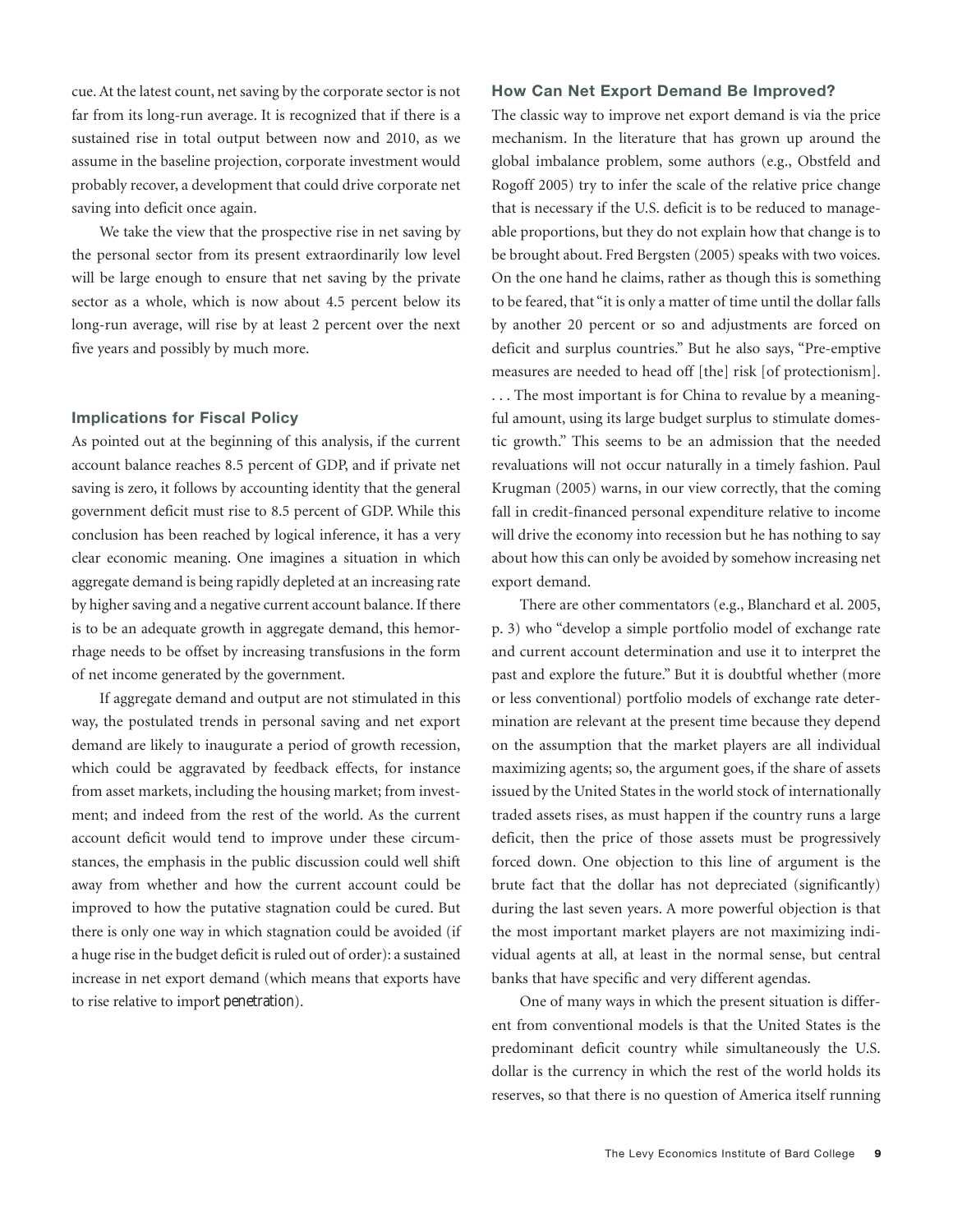out of reserves. In our view, there is no constraint on the extent to which the foreign central banks (FCB) of surplus countries can support the dollar by buying U.S. securities, and they need not suffer any adverse inflationary consequences if they do so. The United States issues securities and the FCB buys them in a self-contained process, without any increase in the "money supply" of foreign economies beyond the needs of trade (Godley and Lavoie, forthcoming).

In particular, it looks as though China and some other Asian countries are mainly interested in becoming first-class world powers by developing their industrial capacities and are happy to acquire a vast store of liquid assets in the process. They regard these assets as a source of security and power, which is apparently being used for the extraction of oil and other resources from many countries around the world. Surely, the possibility that at some future date the market value of those reserves might fall if and when the dollar does depreciate is a minor consideration for them. So far as we can see, there is nothing the United States can do about this on her own without resorting to unconventional measures. Nor does America have any immediate reason for seeking a change. The nation is in the unusual position of being able to consume 6 percent more resources than she produces without suffering any inflationary pressure. It is impossible for the economy to be "rebalanced" without a large and painful cut in domestic absorption; if the deficit is to be cut by, say, 3–4 percent of GDP, this is also the amount by which domestic absorption of goods and services must be reduced.

The important qualification to what is written above is that increasing penetration of U.S. markets by foreign exports is having a devastating effect on what remains of the U.S. manufacturing industry, and this damage has already given rise to a great deal of protectionist pressure. But imposing a heavy tariff or quota restrictions selectively (e.g., on textiles imported from China), apart from the deplorable effect it would have on global trading arrangements, would hardly be effective as a way of rebalancing the U.S. and world economies as a whole.

# **Nonselective Protection**

If pressure for selective protection threatens to become irresistible, the U.S. government might consider a less damaging alternative. It is not always remembered that the articles of the General Agreement on Tariffs and Trade (GATT 1947), which were adopted with some important modifications by the WTO, sponsor the use of import controls if there is a conflict between the objectives of full employment and current account equilibrium. Article 12 states in its first paragraph that contracting parties "in order to safeguard their external position and . . . balance of payments, may restrict the quantity or value of imports permitted to be imported." The original Article 12 specified that any import controls should take the form of quantitative restrictions, $^{12}$  but the new WTO version expresses a welcome preference for "price-based" measures, by which it means "import surcharges, import deposit requirements, and other equivalent trade measures with an impact on the price of imported goods."

In view of the potentially serious and intractable strategic predicament that looms in the medium term, it is appropriate that the possibility of introducing nonselective, price-based import restrictions—call them "Article 12 Restrictions" or "A12Rs" for short—should be calmly considered without fear that we or anyone else will be accused of political incorrectness or treason to the economics profession.

A devaluation of the currency, the proper remedy for imbalances, is virtually equivalent, in its effect on the current account and in all other respects, to the imposition of a uniform tariff on all imports accompanied by a subsidy of equivalent value on all exports. The main difference resides in the fact that a tax/subsidy scheme does not imply any revaluation of overseas assets and the income they generate. It is, accordingly, difficult to see why the introduction of a uniform surcharge on all imports, which may be seen as half of a devaluation, should arouse such passionate opposition, *so long as the surcharge is completely nondiscriminatory with regard both to product and to country of origin.* The significant difference between devaluation and A12Rs is that the former tends to result in a deterioration in the terms of trade for the devaluing country while the latter tend to improve them—but this difference is not likely to be of great quantitative importance.

Ignore, for a moment, the extreme difficulty of ensuring total nondiscrimination and the extremely bad impression that would inevitably be created internationally by the use of A12Rs. First, unlike devaluation, which is only remotely possible as a policy option, the U.S. government can impose A12Rs almost at will.<sup>13</sup> They could conceivably take the form of an auctioned quota scheme, $^{14}$  which would use a market mechanism to ensure that the (ex-tax) value of imports is relatively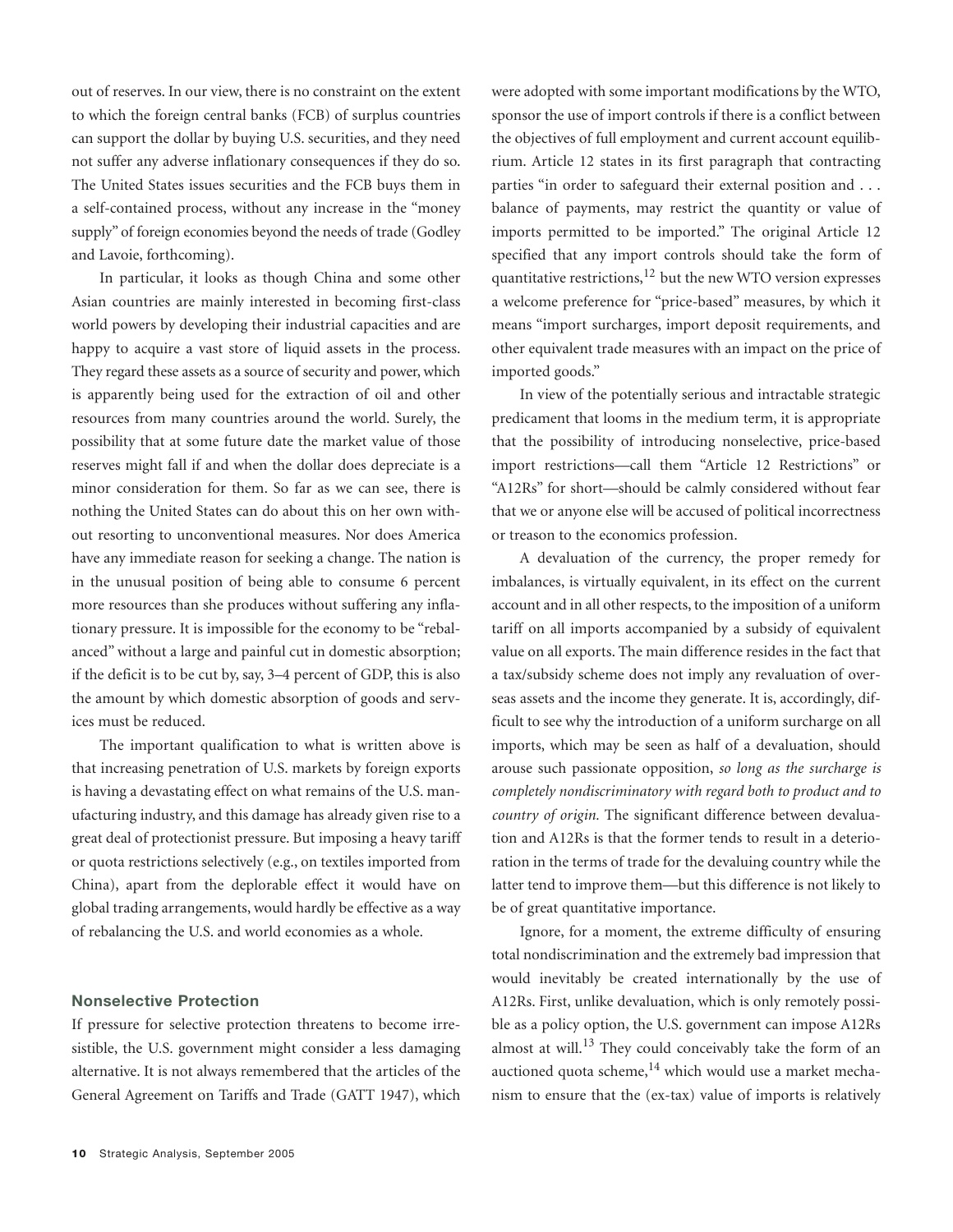**Figure 12 Scenario with a Tariff on Imports: Main Sector Balances**



- Baseline Current Account Deficit (No Tariff)

quickly restricted to what can be paid for by exports. Under such a scheme, all imports would need to be licensed, with the number of licenses restricted—with respect to the value of imports permitted—to correspond with some (high) proportion of exports in a recent period. The price of licenses to importers would then be determined by supply and demand.

To satisfy ourselves that the use of nondiscriminatory tariffs could generate an improvement in the trade balance and to explore various other properties of such a venture, we introduced a tariff scenario into our formal model. Starting from our baseline projection, it was assumed that a uniform tariff would be imposed at the rate of 25 percent on all non-oil goods at the beginning of 2006, generating additional revenue of \$370 billion for the government. The second assumption related to the rate of pass-through, which is the extent to which the cost of tariffs would be passed along to U.S. consumers. The rate of pass-through was assumed to be 50 percent, implying a rise of 12.5 percent, including taxes, in the price of imports and in consequence a 2–2.5 percent fall in their volume. These changes are relative to what otherwise would have happened. It was further assumed that retaliatory surcharges (at an average rate of 10 percent) would be imposed by foreigners on U.S. exports, with effects on U.S. export prices and volumes matching those assumed for imports.

The results of this exercise, shown in Figure 12, were seductive if wildly uncertain, because they show a significant improvement both in the current account and in the budget deficit, without an adverse effect on the growth rate of total output. The positive stimulus coming from higher net exports was almost exactly balanced by the negative effect on private expenditure because of higher after-tax import prices, making any additional fiscal restriction unnecessary. The standard question always asked at this point is, "When would the tariff be removed?" and to this there is an easy answer, namely, "When there is a global consensus to rearrange patterns of trade and production so that they are sustainable in the long term."

#### **Conclusion**

The range of strategic policy options for the United States is beginning to narrow. The deterioration in the U.S. current account balance was first (1992–2001) offset in terms of its effect on aggregate demand by a large, credit-financed rise in private expenditure relative to income; in 2001–03, it was offset by a massive fiscal stimulus; in 2003–05, it was offset by a renewed rise in private expenditure, once again financed by an expansion of net lending. Since net lending to the private sector must be close to its peak, a continued deterioration in the current account balance in the medium term may only be possible if the budget deficit, already high, is increased by a further massive amount. Accordingly, while the performance indicators (output, employment, etc.) are favorable at the moment, it has become urgently important for the United States to increase net export demand in the medium term.

As the normal equilibrating forces (changes in exchange rates) are being subverted, it is very far from obvious what the United States can do on her own. A satisfactory long-term solution probably resides in new international arrangements, in which the price mechanism (i.e., revaluation of currencies) redirects trade flows, while changes in fiscal and monetary stances (restrictive in the United States and expansionary in many other countries) sustain aggregate demand on a global scale. There is pressure to use selective protection, a factor that could conceivably force the issue, but before consenting to this, the U.S. government might prefer to follow the nondiscriminatory principles set out in Article 12 of the WTO.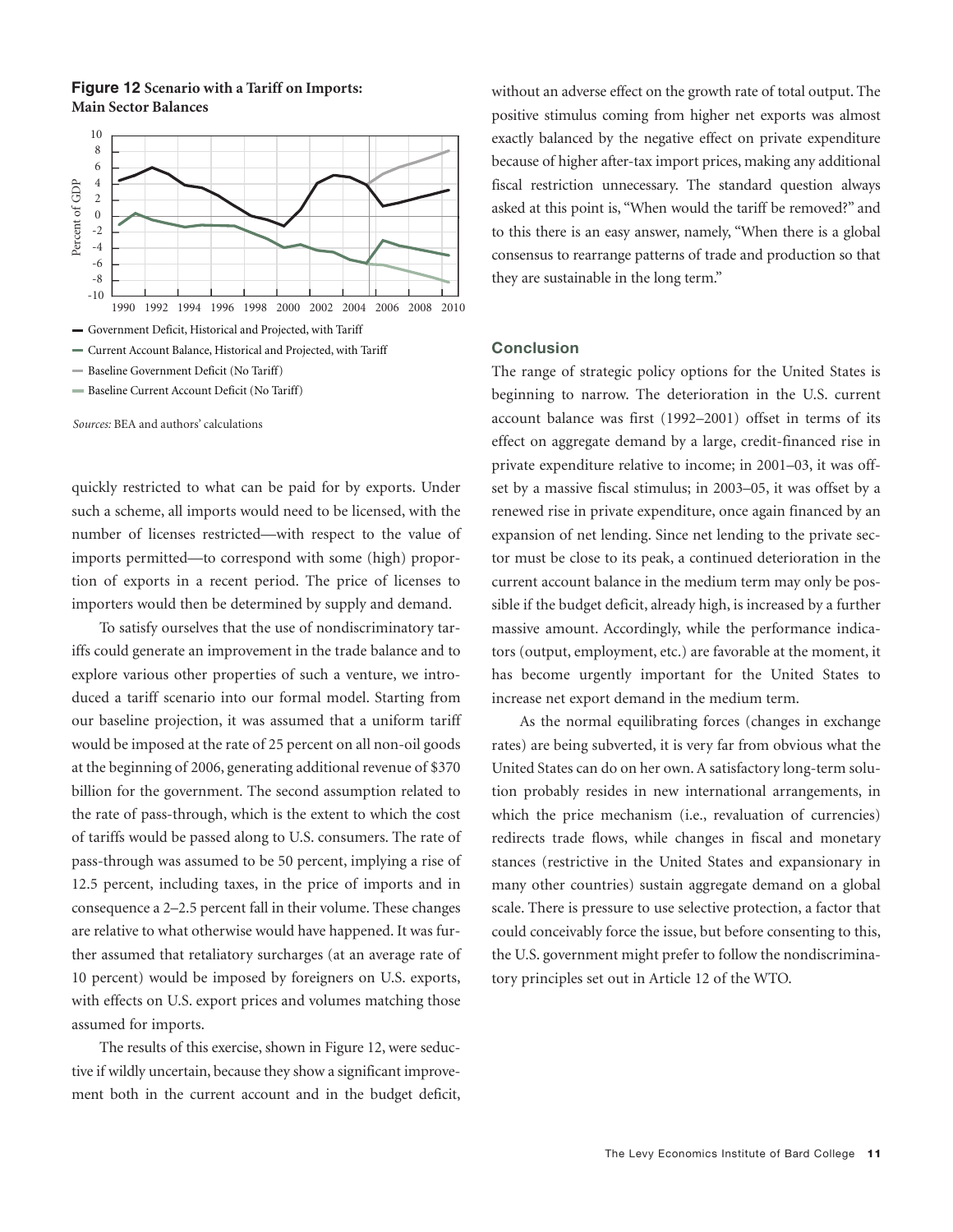#### **Notes**

- 1. The authors are grateful to Woody Brock, Bill Martin, Bart Mauldin, Randy Wray, and Warren Mosler for penetrating comments.
- 2. According to www.britannica.com, the underlying principles of mercantilism are "1) the importance of possessing a large amount of the precious metals; 2) an exaltation a) of foreign trade over domestic, and b) of the industry which works up materials over that which provides them; 3) the value of a dense population as an element of domestic strength; and 4) the employment of state action in furthering artificially the attainment of the ends proposed."
- 3. To spell it out yet again:  $Y = PX + G + X IM + YF$  where Y is GNP, PX is private expenditure, G is government spending, X is exports, IM is imports, and YF is net income from abroad, all measured at current prices. Deduct tax and transfers from both sides and rearrange to obtain Y –  $T - PX = (G - T) + (X - IM + YF) = BUDGET DEFICIT$ +NAFA+ CA where NAFA is the private sector's net acquisition of financial assets and CA is the current account balance. The same identity can be rearranged in another way that can be suggestive. Divide all variables by the GDP deflator and, using lower case to describe real quantities, define ratios T = τ·Y; IM=  $\mu$ ·Y, and NAFA = β·Y. We then have, by definition, real output  $Y = [G + X]/[\tau + \mu + \beta]$ The variables G and X can be thought of as largely exogenous. The ex post ratios,  $\tau$ ,  $\mu$ , and  $\beta$ , are obviously not parameters but they can each be evaluated on their own merits so long as the interdependence of the system as a whole is kept in mind all the time.
- 4. Apologies to readers if our series of papers contains a lot of repetition. We are taking repeated snapshots of a slowly moving train, and much overlap is unavoidable if each story is to be self-contained.
- 5. Thus many of those who write about the current account deficit largely ignore the other things that have to happen if there is to be an improvement. For instance, Catherine Mann (2004) has made a conditional prediction that the current account balance could reach 13 percent of GDP, but has not made the inference that such an outcome, for reasons elaborated below, could come about only if the general government's budget deficit were to rise from 3.5 percent of GDP to something in the range of 10–16 percent. On the other hand, those who write complete (as

opposed to partial) models—for example, Obstfeld and Rogoff (2005)—have phrased their arguments in terms of patently artificial exchange economies with fixed endowments, leaving the reader with the difficult task of translating the "message" of these "parables" to more meaningful contexts.

- 6. It should be noted that CBO forecasts, by construction, do not take into consideration changes in legislation (for example, the ones introducing the tax cuts in the George W. Bush years).
- 7. Our forecasts are based on individual country forecasts for 2005 and 2006 from IMF (2005) and trend projections from 2007 onwards. Individual countries are weighted according to the procedure described in Dos Santos, Shaikh, and Zezza (2003) to derive a measure of world GDP growth relevant for U.S. trade.
- 8.  $D = D(-1) + L$ , then  $D/Y = (D(-1) + L)/Y$ , using -1 to indicate the previous period's value. Thus, it is easy to see that D/Y is bigger than  $D(-1)/Y(-1)$  whenever the rate of growth of debt (i.e.,  $L/D(-1)$ ) is greater than the rate of growth of income (i.e., the increase in Y divided by  $Y(-1)$ ). This can very well happen with a fallen L/Y.
- 9. To spell this out, suppose that people aimed to have a debt equal to 100 percent of housing wealth, and suppose that income and house prices both normally rise at 5 percent per annum. If housing wealth now enjoys a one-time rise from one to three times the annual flow of income, "safe" net lending could rise permanently from 5 percent to 15 percent of income.
- 10. Using the Fed's "financial obligations" measure of the burden.
- 11. www.loansrc.com
- 12. This was drafted by James Meade, who informed one of the authors that against his very strong personal opinion he had been compelled by the U.S. delegation to specify quantitative controls. He would have been pleased by the new version adopted in 1994 as part of the Uruguay Round.
- 13. It is not suggested that the United States actually invoke Article 12, just that it follow Article 12 principles.
- 14. Such a scheme has already been suggested by Warren Buffett (2003).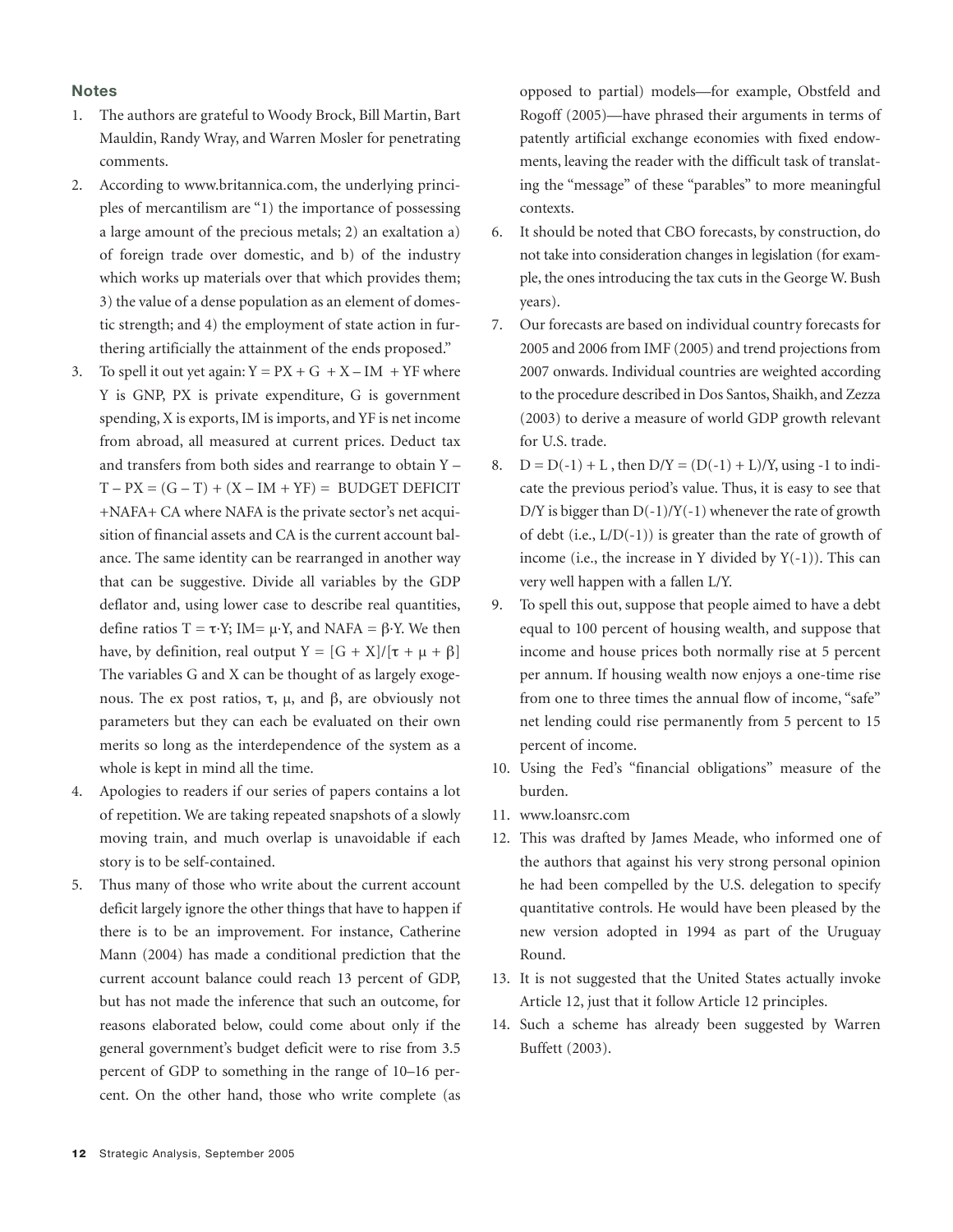#### **References**

- Bergsten, Fred. 2005. "A Clash of the Titans Could Hurt Us All." *Financial Times,* August 25.
- Blanchard, Olivier J., Francesco Giavazzi, and Filipa G. Sa. 2005. "The U.S. Current Account and the Dollar." Working Paper No. 05–02. Cambridge, Massachusetts: MIT Department of Economics. http://ssrn.com/abstract=655402
- Buffett, Warren. 2003. "America's Growing Trade Deficit Is Selling the Nation Out from under Us." *Fortune,* November 10.
- Congressional Budget Office. 2005. *The Budget and Economic Outlook: Fiscal Years 2006 to 2015.* Washington, D.C.
- Council of Economic Advisers. 2005. *The Economic Report of the President.* Washington, D.C. www.whitehouse.gov/cea/ pubs.html
- Dos Santos, Claudio H., Anwar M. Shaikh, and Gennaro Zezza. 2003. "Measures of the Real GDP of U.S. Trading Partners." Working Paper No. 387. Annandale-on-Hudson, N.Y.: The Levy Economics Insititute.
- General Agreement on Tariffs and Trade (GATT). 1947. www.wto.org/english/docs\_e/legal\_e/gatt47\_01\_e.htm
- Godley, Wynne, and Alex Izurieta. 2001. *As the Implosion Begins . . .? Prospects and Policies for the U.S. Economy: A Strategic View.* Strategic Analysis. Annandale-on-Hudson, N.Y.: The Levy Economics Institute.
- Godley, Wynne, and Marc Lavoie. Forthcoming. "Simple Open Economy Macro with Comprehensive Accounting: Sterilization or Flexible Exchange Rates." *Journal of Post Keynesian Economics*.
- Houthakker, Hendrik, and Stephen Magee. 1969. "Income and Price Elasticities in World Trade." *Review of Economics and Statistics* 51: 111–25.
- International Monetary Fund. 2005. *World Economic Outlook: Globalization and External Imbalances.* Washington, D.C.
- Krugman, Paul. 2005. "Greenspan and the Bubble." *New York Times,* August 29.
- Mann, Catherine L. 2004. "Managing Exchange Rates: Achievement of Global Re-balancing or Evidence of Global Co-dependency?" *Business Economics* 39:3: 20–29.
- Obstfeld, Maurice, and Kenneth Rogoff. 2005. "Global Current Account Imbalances and Exchange Rate Adjustments." University of California, Berkeley.
- Papadimitriou, Dimitri B., Anwar M. Shaikh, Claudio H. Dos Santos, and Gennaro Zezza. 2005. *How Fragile Is the U.S.*

*Economy?* Strategic Analysis. Annandale-on-Hudson, N.Y.: The Levy Economics Institute.

Roubini, Nouriel, and Brad Setser. 2004. "The US as a Net Debtor: The Sustainability of the US External Balances." Working Paper. New York University.

# **Recent Levy Institute Publications**

# **LEVY INSTITUTE MEASURE OF ECONOMIC WELL-BEING** *Interim Report 2005: The Effects of Government Deficits and the 2001–02 Recession on Well-Being*

edward n. wolff, ajit zacharias, and hyunsub kum May 2005

# *Economic Well-Being in U.S. Regions and the Red and Blue States*

edward n. wolff and ajit zacharias March 2005

# *How Much Does Public Consumption Matter for Well-Being?*

edward n. wolff, ajit zacharias, and asena caner December 2004

# *How Much Does Wealth Matter for Well-Being? Alternative Measures of Income from Wealth*

edward n. wolff, ajit zacharias, and asena caner September 2004

# *Levy Institute Measure of Economic Well-Being:*

*United States, 1989, 1995, 2000, and 2001* edward n. wolff, ajit zacharias, and asena caner May 2004

*Levy Institute Measure of Economic Well-Being: Concept, Measurement, and Findings: United States, 1989 and 2000* edward n. wolff, ajit zacharias, and asena caner February 2004

### **STRATEGIC ANALYSES**

# *The United States and Her Creditors: Can the Symbiosis Last?* wynne godley, dimitri b. papadimitriou, claudio h. dos santos, and gennaro zezza September 2005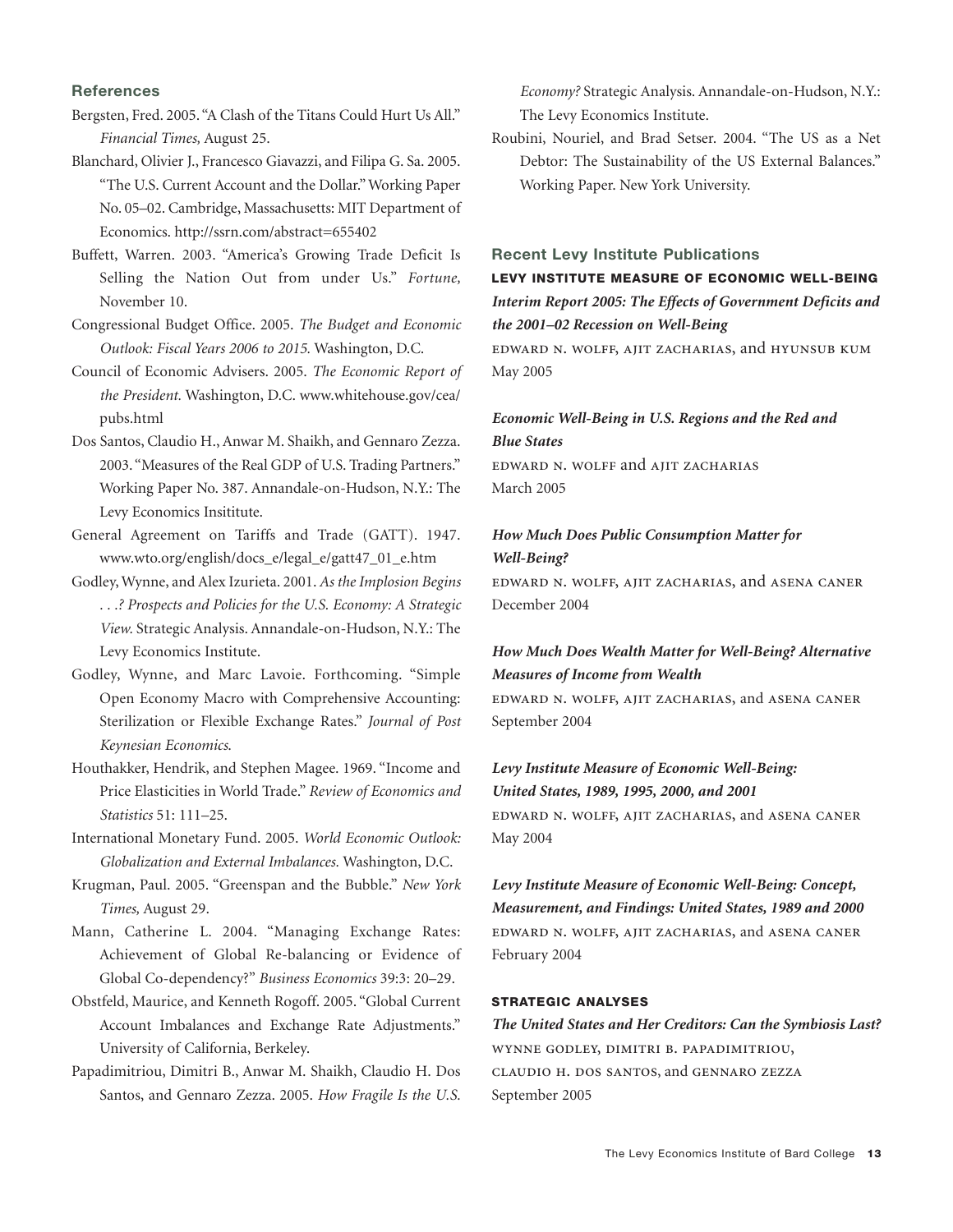### *How Fragile Is the U.S. Economy?*

dimitri b. papadimitriou, anwar m. shaikh, claudio h. dos santos, and gennaro zezza March 2005

*Prospects and Policies for the U.S. Economy: Why Net Exports Must Now Be the Motor for U.S. Growth* wynne godley, alex izurieta, and gennaro zezza August 2004

*Is Deficit-Financed Growth Limited? Policies and Prospects in an Election Year* dimitri b. papadimitriou, anwar m. shaikh, claudio h. dos santos, and gennaro zezza April 2004

# **PUBLIC POLICY BRIEFS**

*The Ownership Society Social Security Is Only the Beginning . . .* l. randall wray No. 82, 2005 (Highlights, No. 82A)

## *Breaking Out of the Deficit Trap*

The Case Against the Fiscal Hawks james k. galbraith No. 81, 2005 (Highlights, No. 81A)

*The Fed and the New Monetary Consensus The Case for Rate Hikes, Part Two* l. randall wray No. 80, 2004 (Highlights, No. 80A)

# *The Case for Rate Hikes*

*Did the Fed Prematurely Raise Rates?* l. randall wray No. 79, 2004 (Highlights, No. 79A)

*The War on Poverty after 40 Years A Minskyan Assessment* stephanie a. bell and l. randall wray No. 78, 2004 (Highlights, No. 78A)

#### *The Sustainability of Economic Recovery in the United States*

*The Risks to Consumption and Investment* philip arestis and elias karakitsos No. 77, 2004 (Highlights, No. 77A)

#### *Asset Poverty in the United States*

*Its Persistence in an Expansionary Economy* asena caner and edward n. wolff No. 76, 2004 (Highlights, No. 76A)

# **POLICY NOTES**

*Social Security's 70th Anniversary: Surviving 20 Years of Reform* l. randall wray 2005/6

*Some Unpleasant American Arithmetic* wynne godley 2005/5

*Imbalances Looking for a Policy* wynne godley 2005/4

*Is the Dollar at Risk?* korkut a. ertürk 2005/3

*Manufacturing a Crisis: The Neocon Attack on Social Security* l. randall wray 2005/2

*The Case for an Environmentally Sustainable Jobs Program* mathew forstater 2005/1

*Those "D" Words: Deficits, Debt, Deflation, and Depreciation* l. randall wray 2004/2

*Inflation Targeting and the Natural Rate of Unemployment* WILLEM THORBECKE 2004/1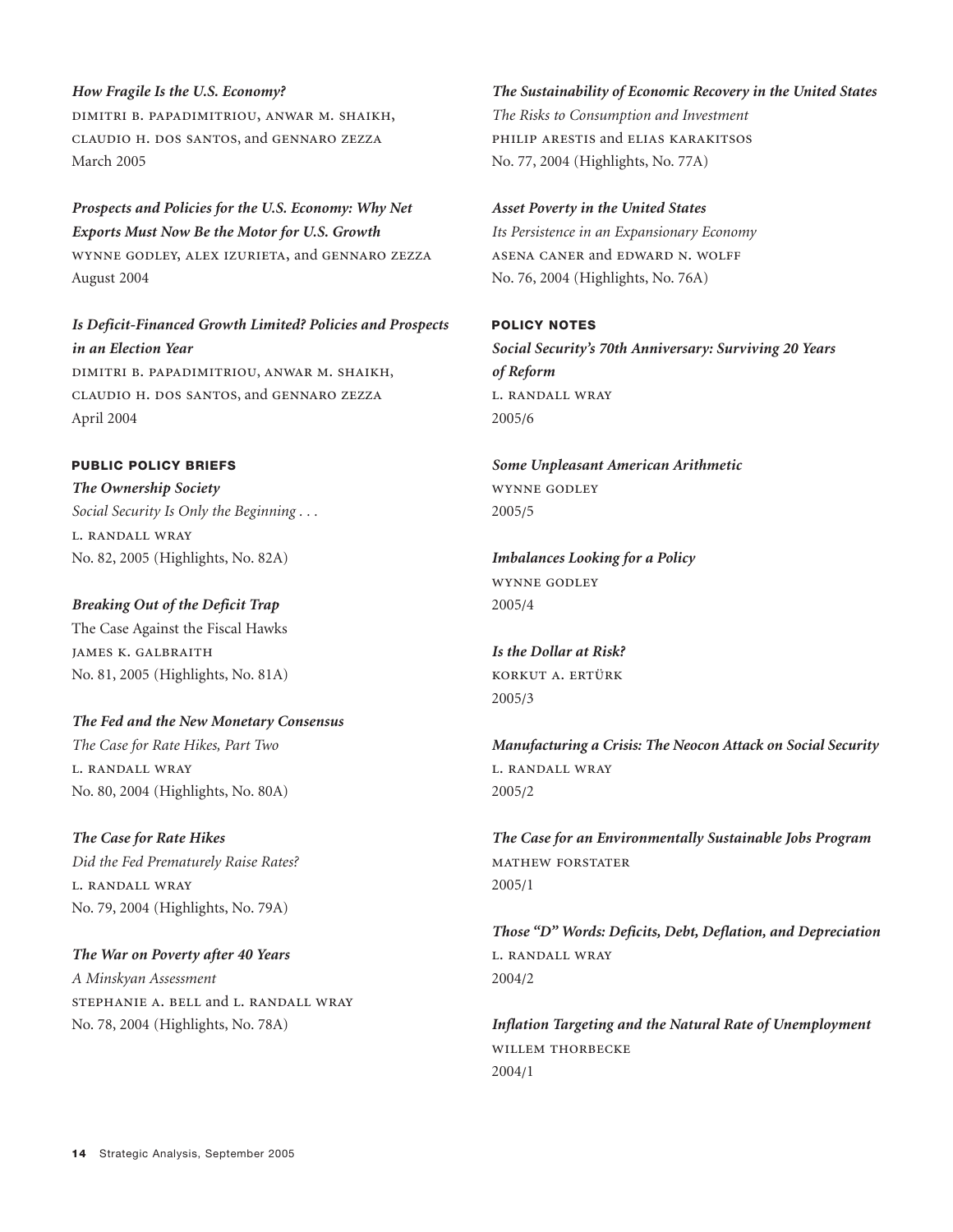# **WORKING PAPERS** *Europe's Quest for Monetary Stability: Central Banking Gone Astray* jörg bibow No. 428, August 2005

*Liquidity Preference Theory Revisited: To Ditch or to Build on It?* jörg bibow No. 427, August 2005

*Gender Inequality in a Globalizing World* stephanie seguino No. 426, July 2005

*Refocusing the ECB on Output Stabilization and Growth through Inflation Targeting?* jörg bibow No. 425, July 2005

*Macroeconomics of Speculation* korkut a. ertürk No. 424, June 2005

*Is More Mobility Good? Firm Mobility and the Low Wage–Low Productivity Trap* stephanie seguino No. 423, May 2005

*The Disutility of International Debt: Analytical Results and Methodological Implications* greg hannsgen No. 422, April 2005

*A Simplified Stock-Flow Consistent Post-Keynesian Growth Model* claudio h. dos santos and gennaro zezza No. 421, April 2005

*Is the Equalizing Effect of Retirement Wealth Wearing Off?* edward n. wolff No. 420, March 2005

*FDIC-Sponsored Self-Insured Depositors: Using Insurance to Gain Market Discipline and Lower the Cost of Bank Funding* panos konstas No. 419, March 2005

*Asset Ownership along Gender Lines: Evidence from Thailand* rania antonopoulos and maria s. floro No. 418, February 2005

*Determinants of Minority-White Differentials in Child Poverty* yuval elmelech No. 417, February 2005

*Occupational and Industrial Mobility in the United States, 1969–1993* eric parrado, asena caner, and edward n. wolff No. 416, January 2005

**The Strategic Analysis and all other Levy Institute publications are available online on the Levy Institute website, www.levy.org.**

**To order a Levy Institute publication, call 845-758-7700 or 202-887-8464 (in Washington, D.C.), fax 845-758-1149, e-mail info@levy.org, write The Levy Economics Institute of Bard College, Blithewood, PO Box 5000, Annandale-on-Hudson, NY 12504-5000, or visit our website at www.levy.org.**